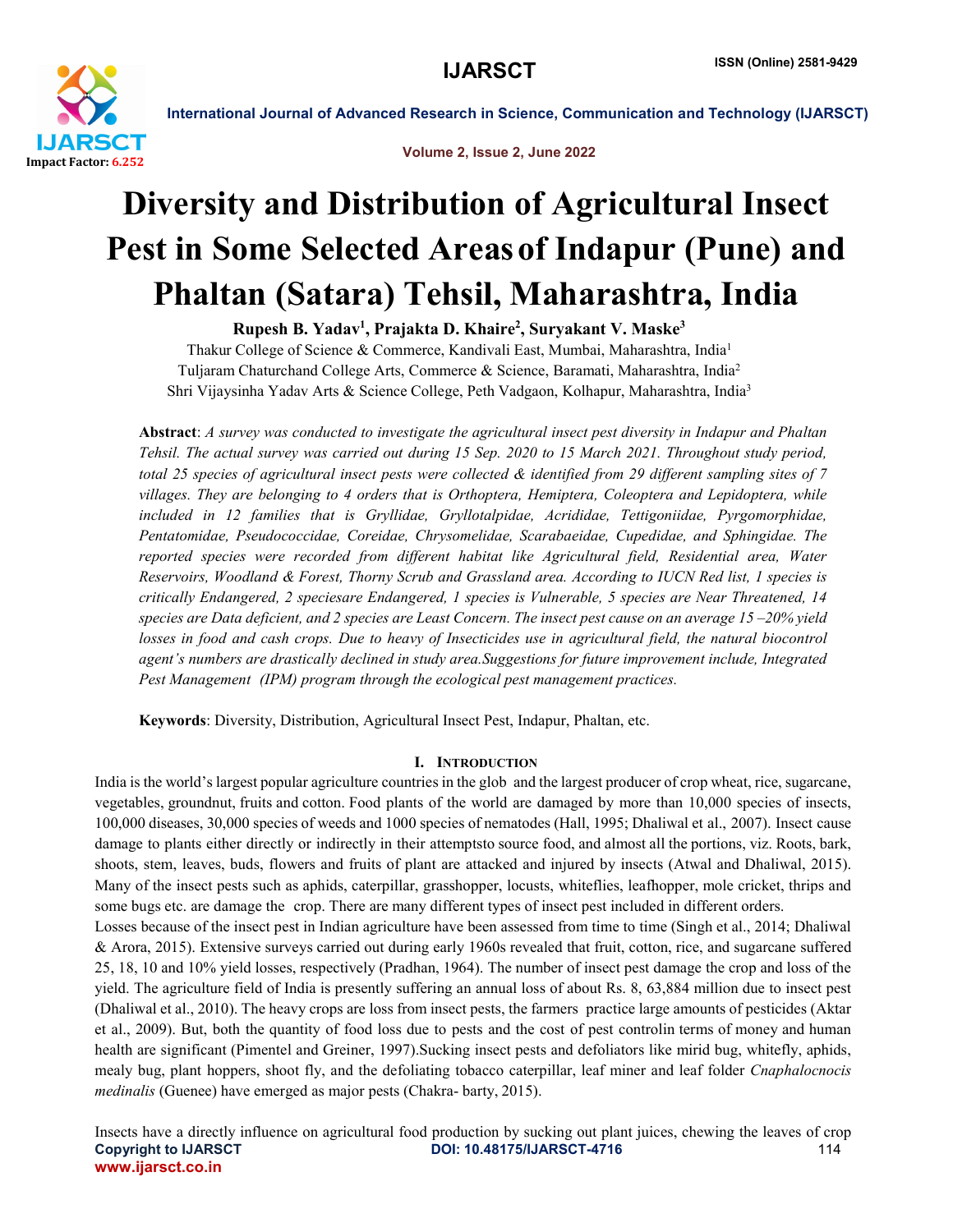

#### Volume 2, Issue 2, June 2022

plants, stems or leaves and spreading plant pathogens, boring within the roots. They feed on natural fibers, destroy wooden building materials, ruin stored grain and accelerate the process of decay. (Yang et al. 2014) Pest control is the best achieved with an integrated pest management plan using a range of biological, chemical, physical, mechanical or cultural control methods. Selective insecticides can be employed with fewer effects on natural enemies. Common predators of insect pest include praying mantis, ladybird beetles, spiders, true bugs, earwigs,ground beetles, hoverfly larvae and lacewings (Cork, A., Dobson, et al., 2009).

Considering the above importance of the study, the present investigation was undertaken to know the diversity and distribution of agricultural insect pest in some selected areas of Indapur (Pune) and Phaltan (Satara) Tehsil.

#### II. MATERIALS AND METHODS

#### A. Study Area-

Indapur is located at 18.1187° N, 75.0234° E. It has an average elevation of 527 meters. and Phaltan is located at 17.9935° N, 74.4304° E. It has an average elevation of 558 meters. The climate of Indapur is quiet hot place as it receives scanty rainfall an inland climate of Maharashtra. The Phaltan climate is an inland of Maharashtra. The temperature is relatively high range between 12ºC to 45ºC. The observation of agricultural insect pest was carried out in twice a day (morning and evening) from two places of sampling site of Indapur and Phaltan Tehsil. The total study period 15 Sep. 2020 to 15 March 2021. The places include Dalaj no. 1, Dalaj no.2, Dalaj no. 3, Kalewadi, Bhadalwadi, Pilewadi, Bhigwan, Takalwade, Pimprad, Nimblak, area of Indapur and Phaltan city.

#### B. Sampling Site-

Throughout the Indapur and Phaltan Tehsil, extensive survey was carried out to cover maximum study area, actual collection sites shown in table No. 1- collection site along with their GPS location and elevation of Indapur and Phaltan city.

#### C. Collection of the Insect-

The regular collection of agricultural insects made during period of 15 Nov 2020 to 15 March 2021 using hand picking and insect net. The photography of the specimen was carried out by using DSLR camera Canon 760 D with 18-55 lance. The insects were anesthetized using jar containing cotton wad dipped chloroform. The insects then sun- dry& preserved and entomological pins were used for spread of the insect on entomological board.

#### D. Taxonomic Identification-

Agricultural insect pest identification was done by using the available literature, Research article and identification keys.

#### III. RESULT AND DISCUSSION

During present study, a total 25 species of agricultural insect pest belonging to 4 order and 12 family were collected and identified (Table No. 2). Out of 25 species specimen, 1 species belonging to family Gryllidae. In order Orthoptera, 15 species from family Gryllotalpidae, 3 species from family Acrididae, 7 species from family Tettigoniidae, and 2 species from family Pyrgomorphidae, 3 species from family Pentatomidae.

|            | <b>Table TO.</b> I-Tighvanural mover posts sampling sites along with OI S location and cicyation. |                   |              |              |                                 |
|------------|---------------------------------------------------------------------------------------------------|-------------------|--------------|--------------|---------------------------------|
| Sr.<br>No. | <b>Name of Village</b>                                                                            | <b>Habitat</b>    | Latitude     | Longitude    | <b>Elevation</b><br>(In Meters) |
|            | Dalaj No. 3                                                                                       | Residential area  | 18°13'33.9"N | 74°49'29.1"E | 510                             |
| 2          | Dalaj No. 3                                                                                       | Grassland area    | 18°13'43.6"N | 74°49'34.1"E | 505                             |
| 3          | Dalaj No. 3                                                                                       | Residential area  | 18°13'45.6"N | 74°49'39.2"E | 503                             |
| 4          | Dalaj No. 3                                                                                       | Agricultural area | 18°13'53.3"N | 74°49'40.0"E | 500                             |
|            | Dalaj No. 3                                                                                       | Agricultural area | 18°13'37.6"N | 74°49'42.7"E | 503                             |
| 6          | Dalaj No. 3                                                                                       | Agricultural area | 18°13'28.3"N | 74°49'31.1"E | 509                             |
|            | Dalaj No. 1                                                                                       | Grassland area    | 18°14'00.9"N | 74°48'54.4"E | 507                             |

|  |  | Table No. 1- Agricultural insect pests sampling sites along with GPS location and elevation. |
|--|--|----------------------------------------------------------------------------------------------|
|--|--|----------------------------------------------------------------------------------------------|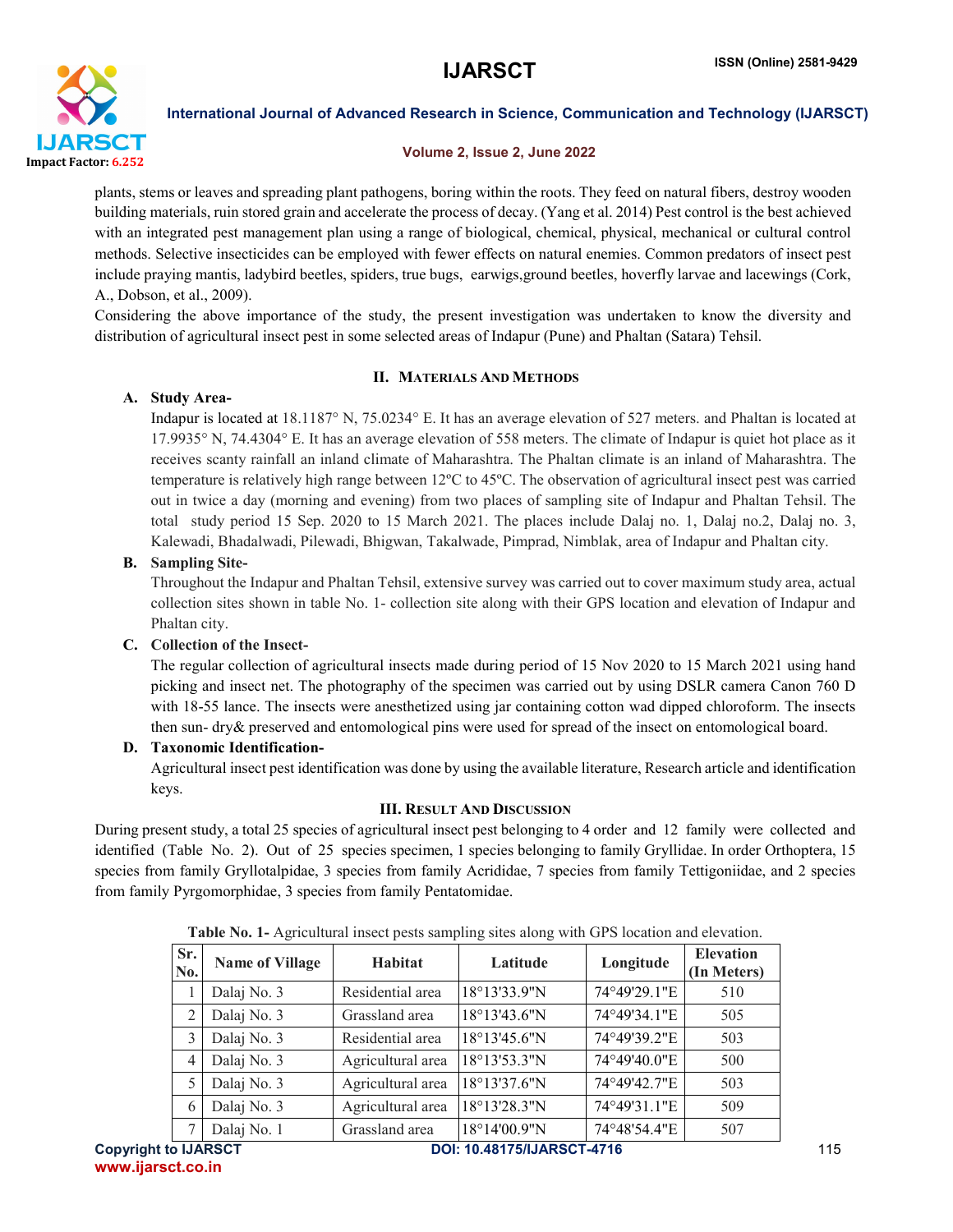

#### Volume 2, Issue 2, June 2022

| 8  | Dalaj No.1  | Grassland area    | 18°14'24.0"N | 74°48'48.1"E | 502 |
|----|-------------|-------------------|--------------|--------------|-----|
| 9  | Dalaj No. 1 | Residential area  | 18°14'03.1"N | 74°49'12.4"E | 502 |
| 10 | Dalaj No. 2 | Agricultural area | 18°14'04.0"N | 74°48'11.6"E | 505 |
| 11 | Dalaj No. 2 | Agricultural area | 18°13'27.8"N | 74°47'59.7"E | 529 |
| 12 | Dalaj No. 2 | Grassland area    | 18°13'59.4"N | 74°48'15.8"E | 508 |
| 13 | Kalewadi    | Residential area  | 18°24'27.8"N | 74°41'00.3"E | 515 |
| 14 | Pilewadi    | Agricultural area | 18°12'20.2"N | 74°47'20.5"E | 558 |
| 15 | Bhadalwadi  | Agricultural area | 18°13'39.0"N | 74°46'13.5"E | 526 |
| 16 | Bhadalwadi  | Grassland area    | 18°13'45.8"N | 74°46'27.3"E | 522 |
| 17 | Bhadalwadi  | Agricultural area | 18°13'45.8"N | 74°46'21.3"E | 521 |
| 18 | Bhadalwadi  | Residential area  | 18°13'40.1"N | 74°46'28.0"E | 521 |
| 19 | Bhigwan     | Residential area  | 18°18'06.9"N | 74°45'18.0"E | 507 |
| 20 | Takalwade   | Residential area  | 17°59'35.3"N | 74°33'10.2"E | 547 |
| 21 | Takalwade   | Agricultural area | 17°59'29.1"N | 74°33'06.6"E | 547 |
| 22 | Takalwade   | Residential area  | 17°59'41.9"N | 74°33'12.2"E | 545 |
| 23 | Takalwade   | Grassland area    | 17°59'39.2"N | 74°33'21.2"E | 546 |
| 24 | Nimblak     | Agricultural area | 19°09'15.0"N | 74°40'16.7"E | 654 |
| 25 | Nimblak     | Grassland area    | 19°09'16.0"N | 74°40'34.1"E | 646 |
| 26 | Nimblak     | Agricultural area | 19°09'17.1"N | 74°40'42.8"E | 644 |
| 27 | Pimprad     | Agricultural area | 17°58'59.8"N | 74°31'47.0"E | 558 |
| 28 | Pimprad     | Agricultural area | 17°58'40.5"N | 74°32'00.1"E | 559 |
| 29 | Pimprad     | Residential area  | 17°58'43.0"N | 74°31'53.3"E | 559 |
|    |             |                   |              |              |     |

In order Hemiptera, 2 species from family Pseudococcidae, 1 species from family Coreidae. 1 species from family Chrysomelidae. In order Coleoptera, 2 species from family Scarabaidae, 1 species from family Cupedidae. 1 species from family Sphingidae. In order Lepidoptera were collected. The photographs of the observed agricultural insect pest are given in plate.

In Order Orthoptera, *Telegryllus emma* commonly known as a field cricket is black to dark brown insect, about 25mm long. They have large heads and wings that are folded flat against the black. They have long antennae and two hairy prongs sticking out of the end of the abdomen. In family Gryllotalpidae, *Neocurtilla hexadactyla* are called northern mole cricket. The northern mole cricket has yellowish brown with a darkprothorax. 3 or 4 claws, short wings, long tail like extension and brawny legs. In family Acrididae, *Phaulacridium marginale* are called New Zealand grasshopper. Wings are small, size were often unfortunately small. They are colored to match background vegetation and three pairs of leg.

*Schistocerca americana* is also called as American grasshopper. The body of this pest generally yellow brown in color. The wings are pale with large brown spot. They areslender grasshopper with longs wings. White strips on the tegmina, pronotum and head are distinct. Another grasshopper *Oedaleus infernalis* shows cylinder body shape. This pest usually has a light brown body with dark brown stripes and small size. In family Tettiggoniidae, *Microcentrum rhombifolium* shows pale green color. Veins on the wings look like the veins on a leaf. The wings are longer than the body and overlap each other when closed. The tip of the wings comes to a point much like a willow leaf. *Pterophylla camellifolia* are leaf green in color, length from 1.5 to 2.5 inches, long antennae and theirveins on their oval shaped.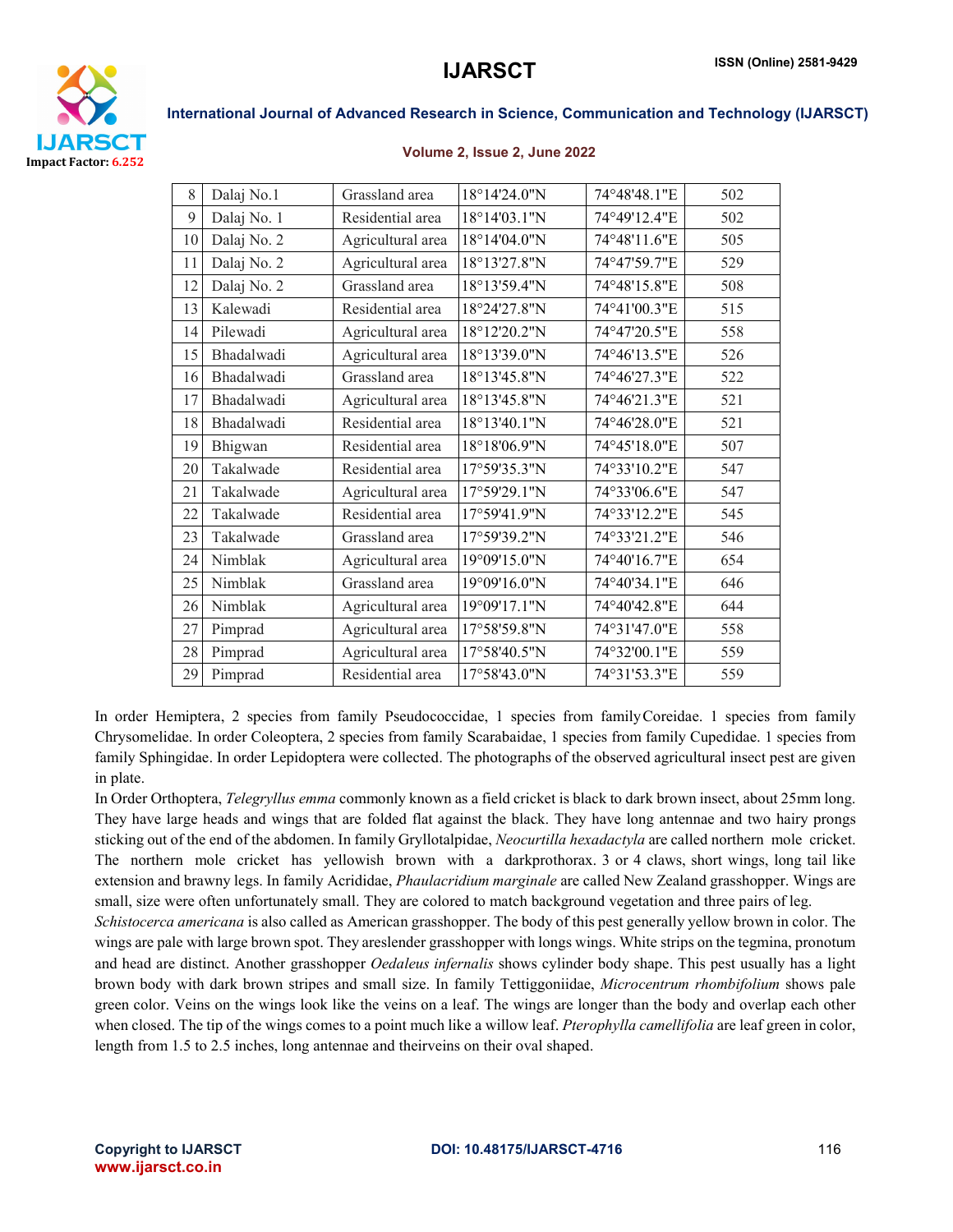

#### Volume 2, Issue 2, June 2022

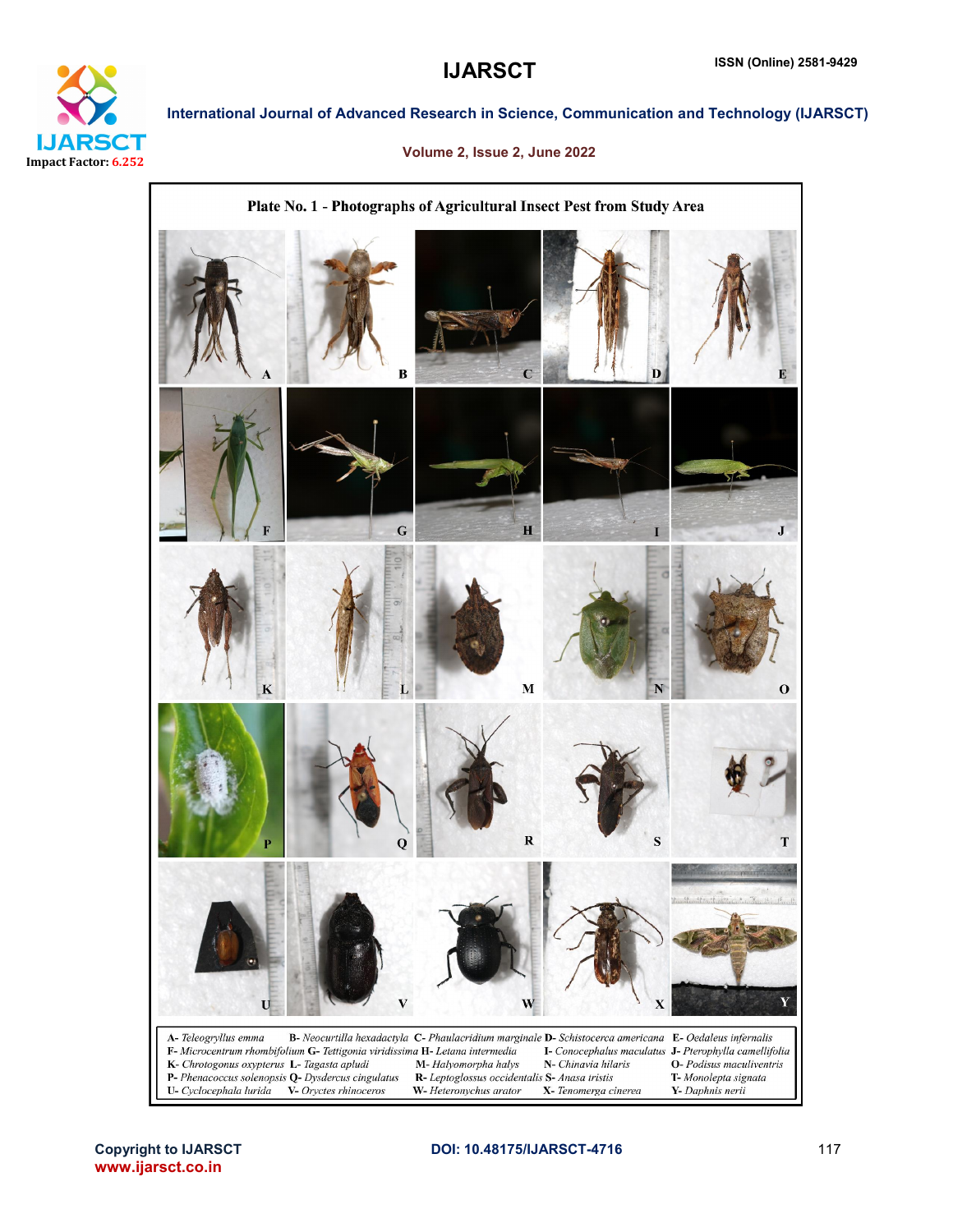

#### Volume 2, Issue 2, June 2022

The *Tettigonia viridissima* commonly known as Great green bush cricket are green with orangey brown stripes running the length of the body, long wings. It can be up to 3-4 cm long. Antennae are very long and thin. The *Letana intermedia* shows green color with or without dark, medium sized, slender, antennae and 3 pairs of leg are present. *Conocephalus maculates are* smaller size, slanting shaped head, antennae are long, tegmina and wings are white in color and without any spots. In family Pyrgomorphidae, *Chrotogonus oxypterus*are are brown pale, ventrally with black spots on thorax and metasoma. Antennae darker towards tip, hind femur with black spots. Head is sub conical, straight, cerci short, conical, stumpy. *Tagasta apludi* shows yellowish brown in color and brown spots in body. Antennae are short, 3 pairs of leg and head is pointed.

The survey was conducted to check the abundance of agricultural insect pest in Indapur and Phaltan Tehsil. The present study indicates the agricultural insect pests are increase in number as compared to biological agents. In order Orthoptera species was highly observed as compared to order Hemiptera, Coleoptera, Lepidoptera. The most of the order Hemiptera in green stink bug are found in maize plant. The order Coleoptera in different species found in different areas. Some caterpillars are found in plants and vegetables.

In farmer's point of view agricultural insect pest like grasshopper, leafhopper, army worm, locusts, beetles, bugs, some caterpillar damages the agricultural crops and forestry causing significant losses to farmers. Examples of agricultural insect pest like brown marmorated stink bug can cause widespread damage to fruit and vegetable crops. Aphids are damaging crops by the direct action of sucking sap, but also harming them. Insects are responsible for two major forms of damage to crops. First, there is the direct injury they cause to the plants as they feed on tissues. Second, there is the indirect damage in which the insect itself does little or no harm but transmits a bacterial viral, fungal infection into a crop. So, pesticides and herbicides are applied to agricultural land to control pests that disrupt crop production. Pesticide can be toxic to a host of otherorganisms like beneficial insects and non-target plants and also damage soil biomass. They are best for the agricultural use of vermicompost organic fertilizer production and also the conservation of biocontrol agents.

### IV. SUMMARY AND CONCLUSION

A survey was conducted to investigate the diversity and distribution of Agricultural insect pest in Indapur and Phaltan Tehsil. The actual survey was carried out during 15 Sep. 2020 to 15 March 2021. Throughout study period, total 25 species of agricultural insect pests were collected  $\&$  identified from 29 different sampling sites of 7 villages. They are belonging to 4 orders and 12 families. The reported species were assessed on IUCN Red list to know the status. The insect pest cause on an average 15–20% yield losses in food and cash crops. Due to heavy of Insecticides use in agriculturalfield, the natural biocontrol agent's numbers are drastically declined in study area.

Suggestions for future improvement include, Integrated Pest Management (IPM)program through the ecological pest management practices.

| Sr. No.        | <b>English Name</b>       | <b>Scientific Name</b>  | <b>IUCN</b> Status | Habitat   |
|----------------|---------------------------|-------------------------|--------------------|-----------|
|                | Order - 1 Orthoptera      |                         |                    |           |
|                | Family - 1 Gryllidae      |                         |                    |           |
|                | Emma field cricket        | Teleogryllus emma       | EN                 | GA & RA   |
|                | Family - 2 Gryllotalpidae |                         |                    |           |
| $\mathcal{D}$  | Northern mole cricket     | Neocurtilla hexadactyla | DD.                | WR &RA    |
|                | Family - 3 Acrididae      |                         |                    |           |
| 3              | New Zealand grasshopper   | Phaulacridium marginale | DD.                | <b>GA</b> |
| $\overline{4}$ | American grasshopper      | Schistocerca americana  | DD.                | GA & WF   |
| 5              | Grasshopper               | Oedaleus infernalis     | EN                 | <b>GA</b> |
|                | Family - 3 Tettigoniidae  |                         |                    |           |

Table 2: Checklist of Agricultural Insect Pests in Indapur and Phaltan Tehsil.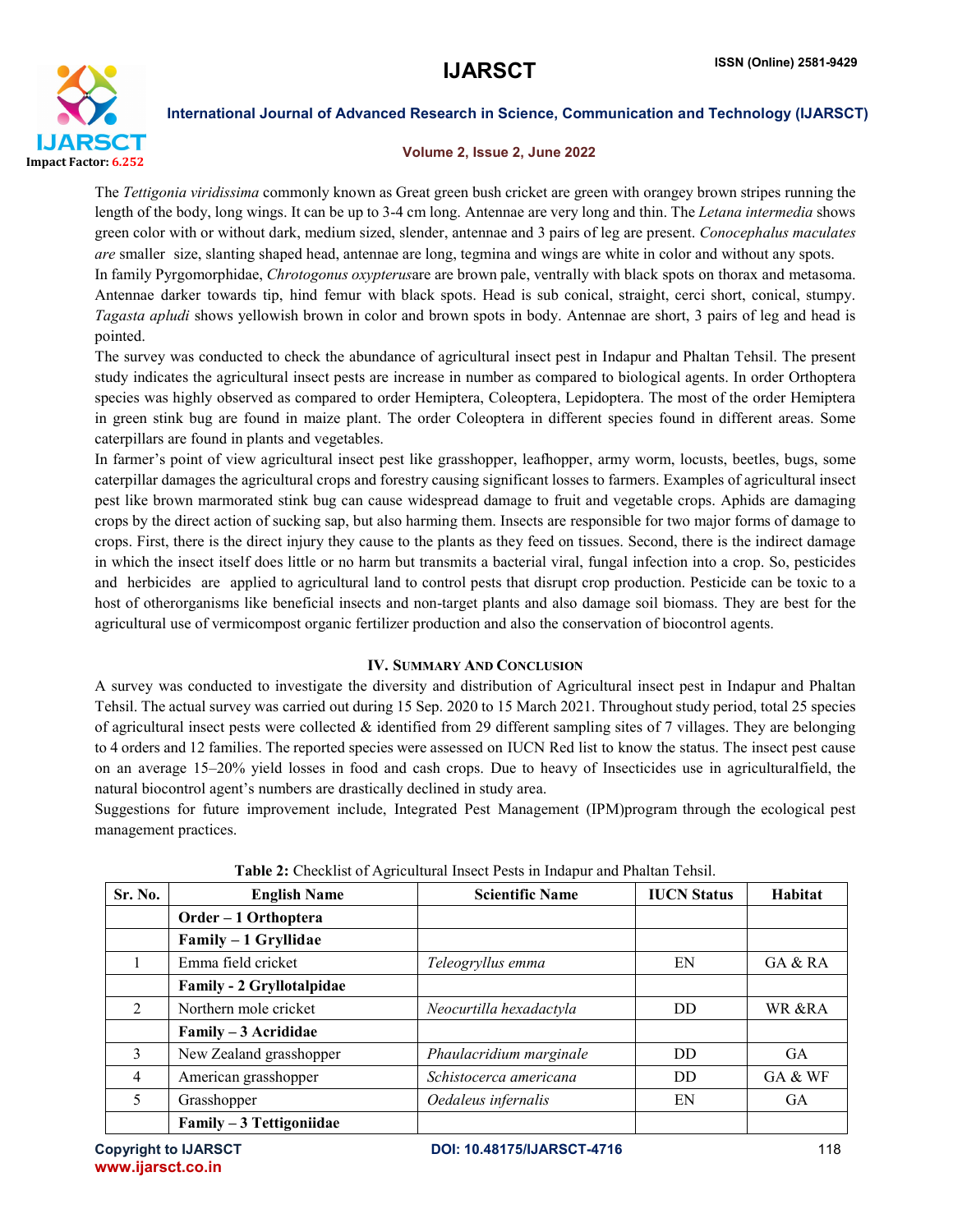

#### Volume 2, Issue 2, June 2022

| 6  | Broadwinged katydid        | Microcentrumrhombifolium  | <b>DD</b> | TS & WF     |
|----|----------------------------|---------------------------|-----------|-------------|
| 7  | Great green bush cricket   | Tettigonia viridissima    | LC        | GA& AF      |
| 8  | <b>Bush cricket</b>        | Letana intermedia         | DD        | GA          |
| 9  | Spotted meadow katydid     | Conocephalus maculatus    | LC        | GA & RA     |
| 10 | True katydid               | Pterophylla camellifolia  | CR        | TS & WF     |
|    | Family - 4 Pyrgomorphidae  |                           |           |             |
| 11 | Deccan grasshopper         | Chrotogonus oxypterus     | <b>DD</b> | WF          |
| 12 | Grasshopper                | Tagasta apludi            | DD        | GS & RA     |
|    | Order - 2 Hemiptera        |                           |           |             |
|    | Family - 5 Pentatomidae    |                           |           |             |
| 13 | Brown marmorated stink bug | Halyomorpha halys         | <b>DD</b> | AF & RA     |
| 14 | Green stink bug            | Chinavia hilaris          | NT        | AF, WF & RA |
| 15 | Spined soldier bug         | Podisus maculiventris     | NT        | AF & RA     |
|    | Family - 6 Pseudococcidae  |                           |           |             |
| 16 | Cotton mealy bug           | Phenacoccus solenopsis    | DD        | AF          |
| 17 | Red cotton stainer         | Dysdercus cingulatus      | <b>DD</b> | AF & RA     |
|    | Family - 7 Coreidae        |                           |           |             |
| 18 | Western conifer seed bug   | Leptoglossus occidentalis | NT        |             |
| 19 | Squash bug                 | Anasa tristis             | DD        | AF          |
|    | Order -3 Coleoptera        |                           |           |             |
|    | Family - 8 Chrysomelidae   |                           |           |             |
| 20 | Leaf beetle                | Monolepta signata         | NT        | AF          |
|    | Family - 9 Scarabaeidae    |                           |           |             |
| 21 | Southern masked chafer     | Cyclocephala lurida       | DD        | AF & WF     |
| 22 | African black beetle       | Heteronychus arator       | DD        | AF &GA      |
| 23 | Coconut rhinoceros beetle  | Oryctes rhinoceros        | <b>VL</b> | AF, WF & RA |
|    | Family - 10 Cupedidae      |                           |           |             |
| 24 | Beetle                     | Tenomerga cinerea         | <b>DD</b> | AF          |
|    | Order - 4 Lepidoptera      |                           |           |             |
|    | Family - 11 Sphingidae     |                           |           |             |
| 25 | Oleander hawk moth         | Daphnis nerii             | <b>NT</b> | AF & WF     |

### Abbreviations

| $LC - Least Concern$       | $CR - Critically$ Endangered |
|----------------------------|------------------------------|
| $\mathbf{VL}$ – Vulnerable | $EN - Endanged$              |
| $RA - Residental area$     | WR – Water Reservoirs        |
| $TS - Thorny$ Scrub        | $GA - Grassland area$        |

- NT Near Threatened
- DD Data Deficient
- WF Woodland and Forest
- $AF Agricultural field$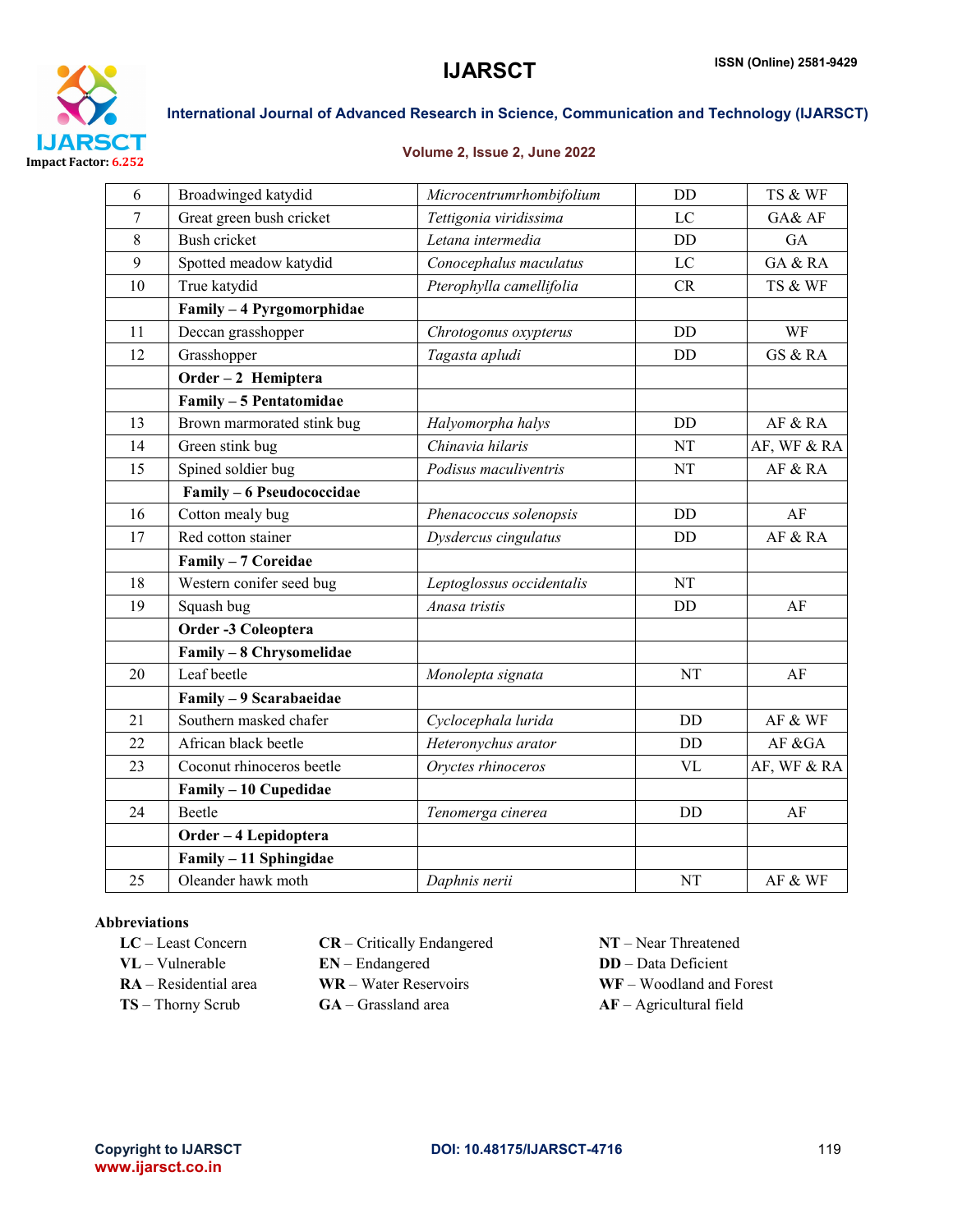

#### Volume 2, Issue 2, June 2022

#### **REFERENCES**

- [1] Agarwala B K (1979), "Some aspects of aphid (Homoptera: Insecta), studies in Sikkim andBhutan," Ph. D. thesis University of Calcutta, India, P.383.
- [2] Ambrose, E (1984) Research and development in banana crop protection (excludingsigatoka in the Englishspeaking Caribbean). Fruits 39, 234- 47.
- [3] Arora, R. and Dhawan, A K. 2013 Climate change and insect pest management Dhawan,
- [4] K., Singh, B., Bullar, M. B. and Arora, R. (eds). Insect Pest Management. Scientific publishers,Jodhpur. PP. 44- 60.
- [5] Bana J K, Sharma H, Kumar Sushil, Singh P. Impact of weather parameters on population dynamics of oriental fruit fly, Bactrocera dorsalis (Hendel) (Diptera: Tephritidae) under South Gujarat mango ecosystem. Journal of Agrometeorology. 2017; 19: 78- 80.
- [6] Chakrabarty, P.K. 2015. Pest Management for sustainable agriculture. Sharma, D. R.,Kumar, S. and Singh, (Eds). Entomology for sustainable agriculture. Invited papers–Fourth congress on Insect science. April, 16- 27, INSAIS, PAU, Ludhiana.P.1.
- [7] Cork, A., Dobson, H., Grzywacz, D., Hodges, R., Orr, A. and Stevenson, P. (2009) Review of pre- and post- Harvest Pest Management for pulses with special References to East and Southern Africa. Natural Resources Institute, University Extension, East Lansing.
- [8] CPCRT, 2015. CPCRT "Red Alert" against Invasive pests of coconut. The New IndianExpress, 6 January, Kerala, 2015.PP. 1- 3.
- [9] DAE (Department of Agricultural Extension). 2011. Krishi Dairy 2011. Published byAgriculture Information Service, Kharmarbari, Dhaka. PP. 214.
- [10] Dhaliwal, G.S., Arora, R. and Dhawan, A. K. (2004) crop losses due to insect pests inIndian agricultural: An update. Indian j. Ecol. 31(1): 1- 7.
- [11] Dillon, M.E., Wang, G. and Huey, R.B. 2010. Global metabolic impacts of recent climatewarming. Nature, 467: 704 – 707.
- [12] Fletcher TB. Some South Indian Insects. Superintendent Government Press, Madras. 1914, 565.
- [13] Lanjar, A.G., Talpur, M.A., Khuhro, R.D. and Qureshi, K.H. 2002. Occurrence and abundance of grasshopper species on rice. Pakistan Jour of Applied Sci. 2 (7): 763 – 767.
- [14] Lee, J.C.T. and Landis, D.A. (2001) Natural Enemies in field crops: A Guide to biological control. Michigan State University Extension, East Lansing.
- [15] Nagrare VS, Kranthi S, Biradar VK, Zade NN, Sangode V, Kakde G. Phenacoccus solenopsis Tinsley (Hemiptera: Pseudococcidae), on cotton in India. Bulletin of Entomological Research. 2009; 99:537- 541.
- [16] Nair, M.R.G.K. 1970. Insects and mites of crops in India. New Jack printing works private Limited, Bombay. PP.32.
- [17] Palaniswami, MS, Pillai KS, Nair RR, Mohandas C.A new cassava pest in India. Cassava Newsletter. 1995; 19:6- 7.
- [18] Patel KB, Saxena SP, Patel KM. Fluctuation of fruit fly-oriented damage in mango in relation to major abiotic factors. Hort Flora Research Spectrum. 2013; 2: 197- 201.
- [19] Pimentel D. In: Pimentel, D. (Ed.), Biological invasions economic and environmental costs of alien plant, animal and microbe species, second ed. CRC Press, Boca Raton, Florida, 2011, 463.
- [20] Pradhan, S. (1964) Assessment of losses caused by insect pests of crops and estimation of insect population. In: N.C. Pant (ed.) Entomology in India, Entomological Society of India, New Delhi, PP.17- 58.
- [21] Prasanna BM, Joseph Huesing E, Regina Eddy, Virginia M.P. Fall armyworm in Africa: A Guide for Integrated Pest Management, First Edition. Mexico, 2018.
- [22] Rejmanek M, Richardson DM. What makes some conifers more invasive? Proceedings of the Fourth International conifer conference, 2000.
- [23] Usmani M.K., Nayeem M.R. and Akhtar M.H., 2012. Field observations on the incidence of Grasshopper fauna as a pest of paddy and pulses. European Journal of Experimental Biology, 2 (5): 1912- 1917.
- [24] Varghese Devi. Seasonality and sampling of the mango shoot borer, Chlumentia transversaWalker (Lepidoptera: Noctuidae) pest Management in horticultural Ecosystems 1998; 4:16-20.